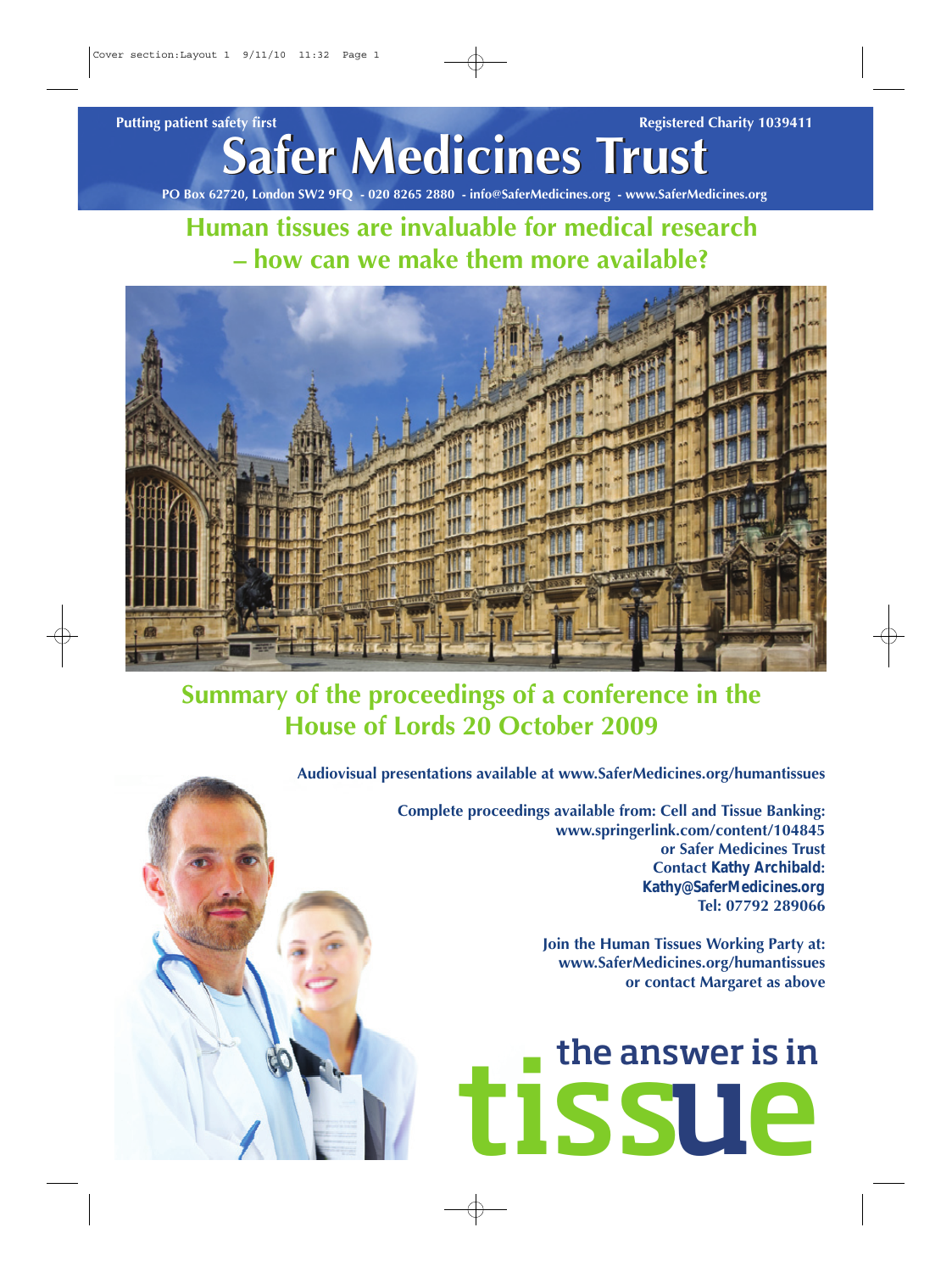



"Our unswerving reliance on animal tests for safety and efficacy in humans does not stand up to rigorous evaluation. It is now time to move towards more human focused testing for human medicines."

#### **Dr Bob Coleman DSc, co-founder of Pharmagene, now Asterand, and Pharmaceutical Industry Consultant**

"Living human tissues can be used to really predict how a drug is going to behave in patients."

**Dr David Bunton, co-founder and CEO of Biopta Ltd**

"The sky is the limit, beyond animal research, when it comes to human tissue engineering."

**Dr Kelly Bérubé, Director, Lung and Particle Research Group, Cardiff University**

"Our aim is to develop new drugs to treat human disease, so using human tissue is an obvious way to go."

**Iain Dougall, Principal Scientist, Discovery BioScience, AstraZeneca** 

"If you really want to study human disease, you've got to study the human. Don't try studying something else as a surrogate, however tempting it might look because it's easier – you're going to get the wrong answer."

#### **Professor Chris Foster DSc, MRCS, FRCPath, University of Liverpool**

"The benefits of human tissue for research are vast. Donor families are happy to know in many cases that these tissues can be made available for research if not transplantable."

**Dolores Baldasare, International Institute for the Advancement of Medicine**

"For too long we have used animal models for human disease. In the clinic, we treat patients, and therefore the most appropriate model is the human."

**Professor Gerry Thomas, Hammersmith Hospital and Imperial College, London and Director of Scientific Services, Wales Cancer Bank**







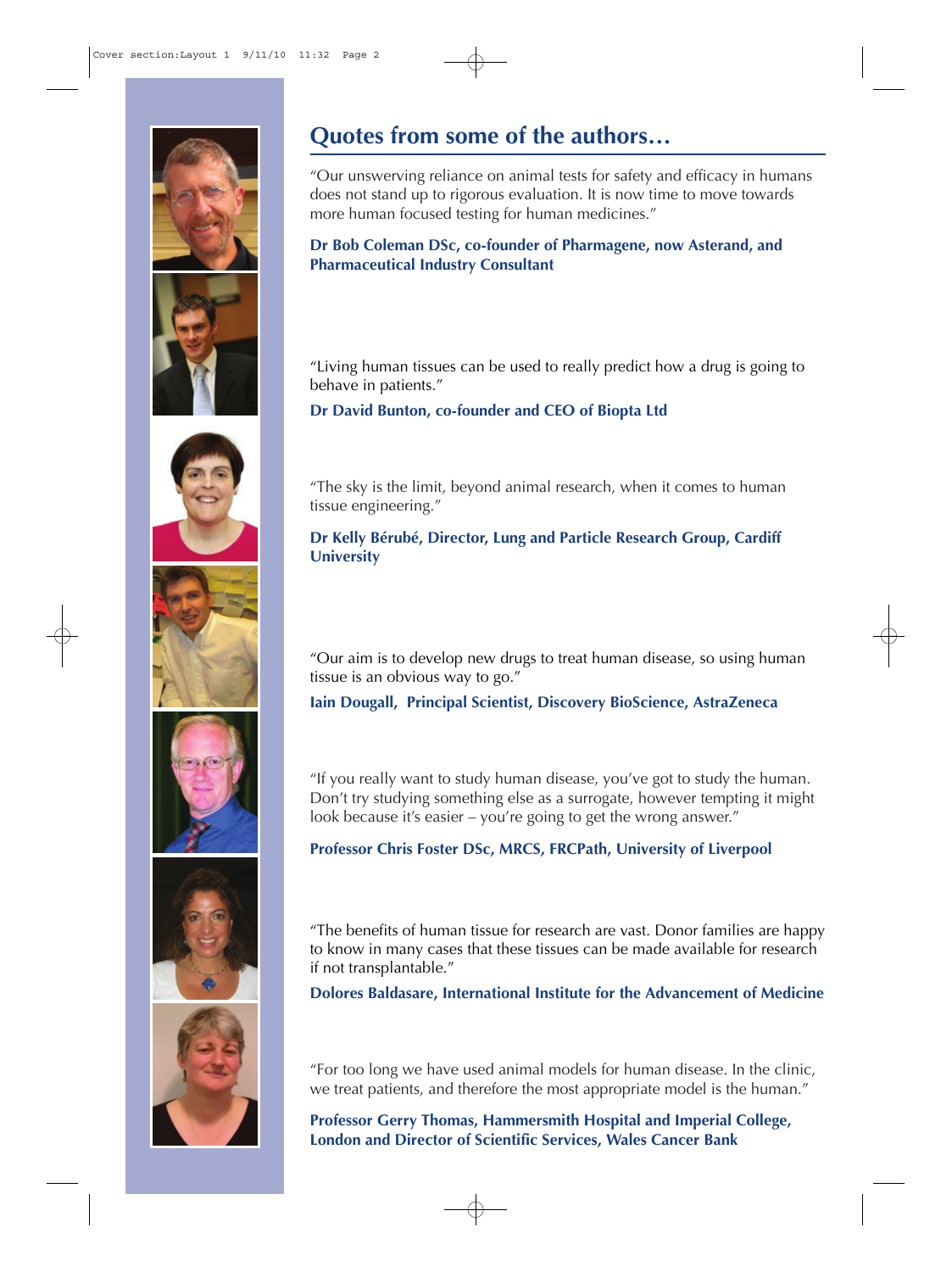#### Proceedings of the human tissues conference, House of Lords, 20 October 2009: Introduction

Margaret Clotworthy

Received: 16 June 2010 / Accepted: 16 July 2010 - Springer Science+Business Media B.V. 2010

Abstract On 20 October 2009, scientists and polbarriers medical researchers face when attempting to access surplus human tissues. Presently, such tissues, including those surplus to requirements for diagnosis after surgery, are all too often incinerated because patients' permission has not been sought for them to be used in medical research. A similar situation arises where organs which have been donated for transplant are unsuitable for donation. As a consequence of the conference, the Human Tissues Working Party was established to enable the discussions which began so fruitfully at the conference to continue, and to allow delegates, and participants who have joined subsequently, to present a unified case in submissions to public consultations, for example. iticians gathered in the House of Lords to discuss the

**Keywords** Drug safety testing · Human tissues working party - Animal tests

Last October, more than 50 scientists and politicians gathered in the House of Lords to examine the hurdles order to carry out their research, and to find possible facing scientists who require access to human tissues in

M. Clotworthy  $(\boxtimes)$ Safer Medicines Trust, PO Box 62720, SW2 9FQ London, UK e-mail: margaret@safermedicines.org

solutions. The conference was co-sponsored by patient safety charity Safer Medicines Trust and human tissues and services providers Biopta and Asterand. Stakeholders, including scientists from academia, biotech, the pharmaceutical industry, pathology departments and of course, biobanks, spoke enthusiastically on a range of subjects. Cell and Tissue Banking reported on the conference on 13 December.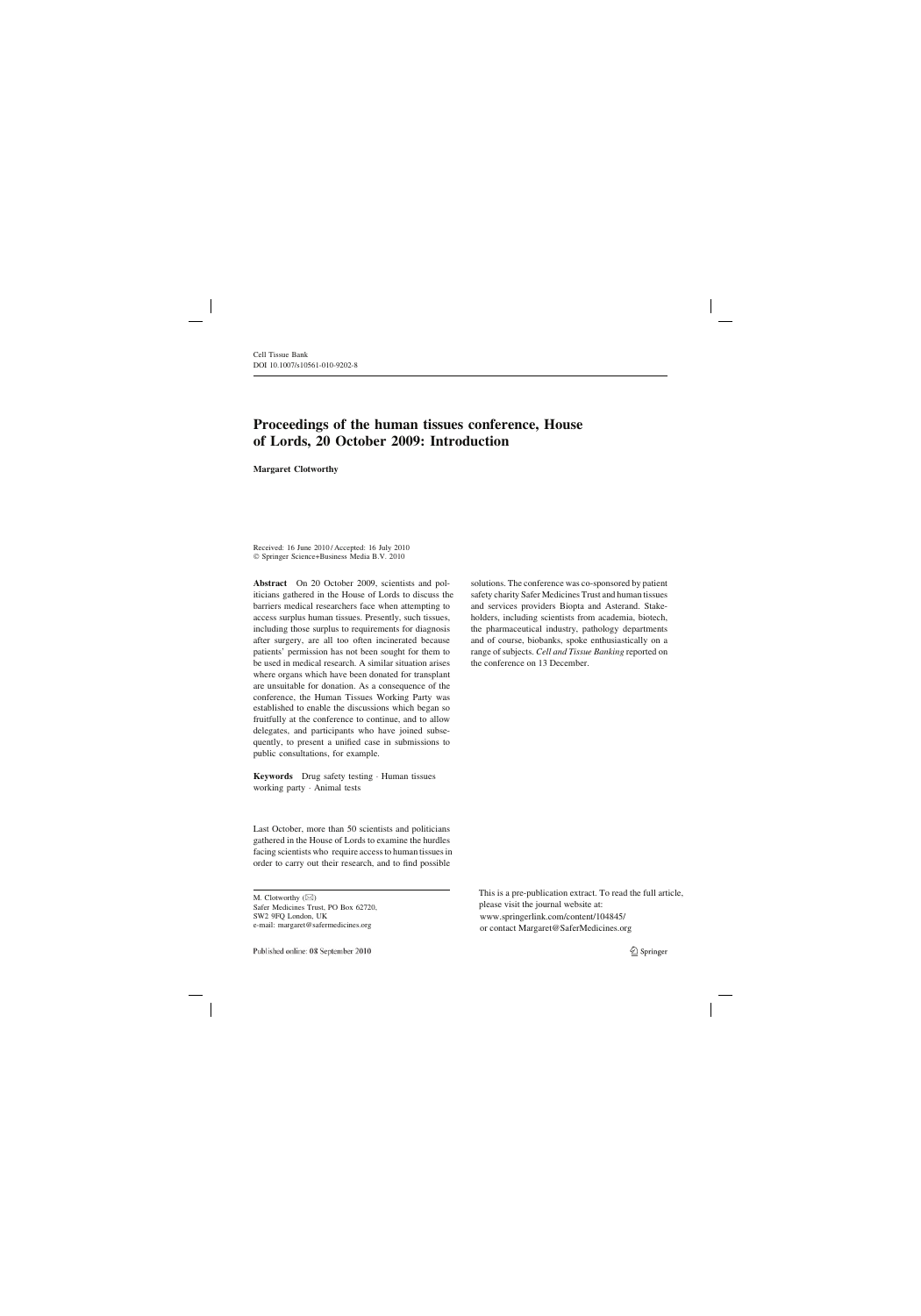ORIGINAL PAPER

#### Efficacy and safety of new medicines: a human focus

Robert A. Coleman

Received: 5 May 2010 / Accepted: 16 July 2010 - Springer Science+Business Media B.V. 2010

Abstract The introduction of safe and effective new medicines is proving ever more difficult, a problem arguably due at least in part to over-reliance on experimental animal-based test systems. In light of the increasing awareness of the lack of predictiveness of such non-human approaches, the necessity to focus on human-based test methods is clear. There has been considerable progress in human in vivo (microdosing) and in silico approaches, primarily to identify ADMET issues, however, in vitro functional studies using human tissues are receiving inadequate attention. The potential scope of human tissue-based research is considerable, but much methodological development is required, which necessitates an increased willingness on the part of the Pharma industry to support it. This approach also requires considerably improved access to the cells and tissues themselves. While current acquisition is almost exclusively from surgery and post mortem, the range of tissue types, the quantity, quality and frequency of supply will remain inadequate to support human tissue as a key component of pre-clinical efficacy and safety testing. Additional routine access to non-transplantable tissues from organ donors for research purposes would be of inestimable value, but in order to realise this, true

R. A. Coleman  $(\boxtimes)$ 

Safer Medicines Trust, PO Box 62720, London SW2 9FQ, UK e-mail: robt.coleman@btinternet.com

collaboration will be required between NHS, the Pharma and biotech industries, and the general public.

Keywords Heart-beating donors - Drug safety - TGN1412

It is generally agreed that the pharma industry has a problem in bringing safe and effective new drugs to market. This may well be due, at least in part, to the over-reliance of the industry on using animals as human surrogates. Indeed, the most widely used animal species, rodents, dogs and non-human primates, have all been shown to be highly unreliable in their ability to predict drug behaviour in man. A comparison of the bioavailability of a range of drugs in man with that in these three species by Grass and Sinko (2002) demonstrated a very poor level of correlation. Furthermore, a retrospective study by Olson et al. (2000), showed that for some systems, the predictive value of animal studies to identify potential toxicity in human subjects performed little better than the spin of a coin. In the light of such low predictive power, it seems surprising that such store is set by animal safety data.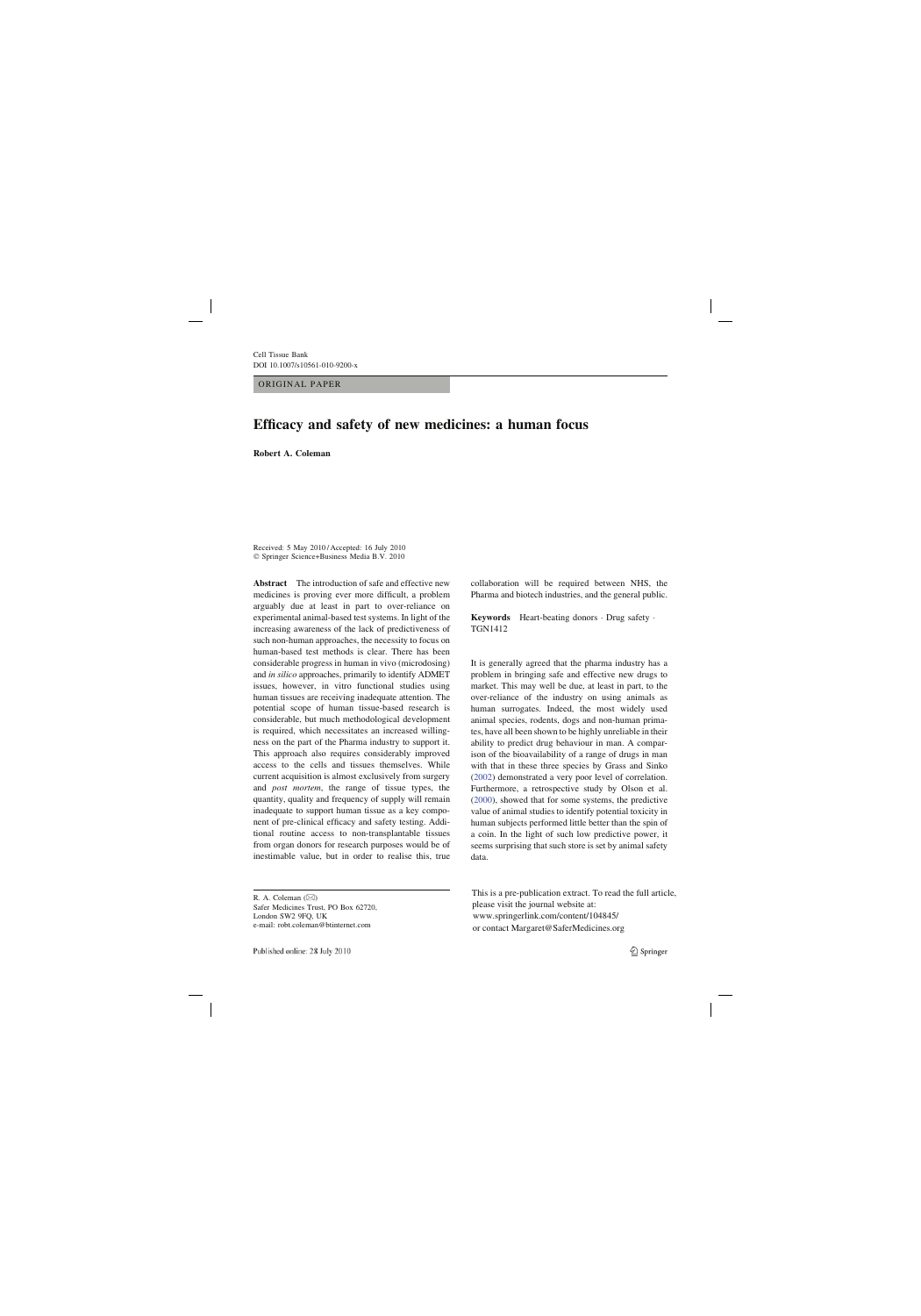#### The use of functional human tissues in drug development

David Bunton

Received: 27 July 2010 / Accepted: 29 July 2010 - Springer Science+Business Media B.V. 2010

Abstract Fresh, functional human tissues have long been considered the closest possible model of human in vivo function and can be used to measure a wide range of pharmacological responses. Despite this, relatively little drug development is conducted using fresh human tissue because of the logistical and ethical difficulties surrounding the availability of tissue and practicalities of experimental work. Most tests of drug activity require a living test system comprising cells, tissues or whole organisms. In some instances, ''living'' (fresh) human tissues have the potential to reduce or replace animal tests through superior prediction of drug safety and efficacy. Before functional human tissue tests become a routine part of drug development, two factors must co-exist. Firstly, organisations such as Biopta must continue to create compelling evidence that human tissues are more predictive than alternative models; such evidence will drive demand from the pharmaceutical industry for human tissue-based tests. Secondly, the vast number of tissues and organs residual to surgery or unsuitable for transplant must be routinely consented for medical research and made available to all researchers in an equitable and timely manner. This requires a concerted effort throughout the NHS and consistent demand as well as financial

D. Bunton  $(\boxtimes)$ 

Biopta Ltd., Weipers Centre, Garscube Estate, Bearsden Road, Glasgow G61 1QH, UK e-mail: davidbunton@biopta.com

support from researchers, particularly within industry. It is our view that the next 5–10 years will generate compelling evidence of the value of functional human tissue-based tests and recognition that more efficient use of residual or non-transplantable tissues and organs is an urgent priority for the development of new medicines.

Keywords Surgical tissues - Transplant - Drug safety - Pharmacodynamics - Pharmacokinetics

is reasonable to ask whether sufficient human tissue is available to make a significant contribution to drug development. In England and Wales, upwards of 600,000 residual surgical tissues are generated each year, yet only a tiny fraction is made available to researchers. If functional human tissues offer such promise, it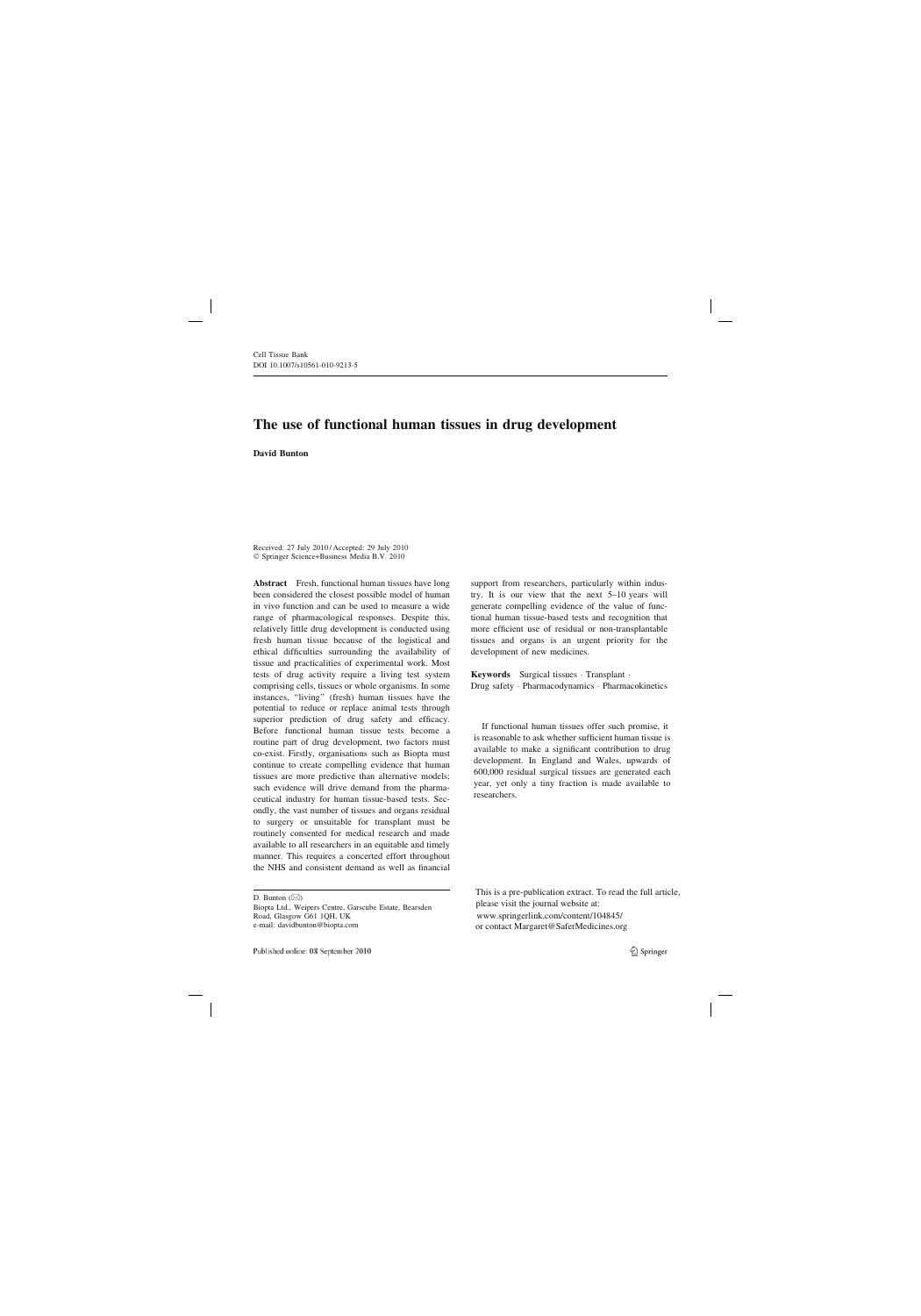#### Human lung tissue engineering: a critical tool for safer medicines

Kelly BéruBé • Claire Gibson • Claire Job • Zoë Prytherch

Received: 14 July 2010 / Accepted: 16 July 2010 - Springer Science+Business Media B.V. 2010

Abstract In the field of human tissue-engineering, there has been a strong focus on the clinical aspects of the technology, i.e. repair, replace and enhance a given tissue/organ. However, much wider applications for tissue engineering (TE) exist outside of the clinic that are often not recognised, and include engineering more relevant models than animals in basic research and safety testing. Traditionally, research is initially conducted on animals or cell lines, both of which have their limitations. With regard to cell lines, they are usually transformed to enable indefinite proliferation. These immortalised cell lines provide the researcher with an almost limitless source of material. However, the pertinence of the data produced is now under scrutiny, with the suggestion that some historical cell lines may not be the cell type originally reported. By engineering normal, biomimetic (i.e. life-mimicking), human tissues with defined physiology (i.e. human tissue equivalents), the complex 3-dimensional (3-D) tissue/organ physiology is captured in vitro, providing the opportunity to directly replace the use of animals in research/testing with more relevant systems. Therefore, it is imperative that testing strategies using organotypic models are developed that can address the limitations of current animal and cellular models and thus improve drug development, enabling faster

Published online: 08 September 2010

delivery of drugs which are safer, more effective and have fewer side effects in humans.

Keywords Tissue engineering - Lung - Organotypic models - Safety testing

To discover a new drug, many compounds must be and much of that testing occurs outside the species of screened and evaluated for efficacy and toxicity, interest, in animals or in their tissues. The ensuing extrapolation of results to humans is fraught with difficulty, especially given that individual people can react differently to the same drug.

K. BéruBé $(\boxtimes)$   $\cdot$  C. Gibson  $\cdot$  C. Job  $\cdot$  Z. Prytherch School of Biosciences, Cardiff University, Museum Avenue, Cardiff CF10 3AX, Wales, UK e-mail: Berube@cardiff.ac.uk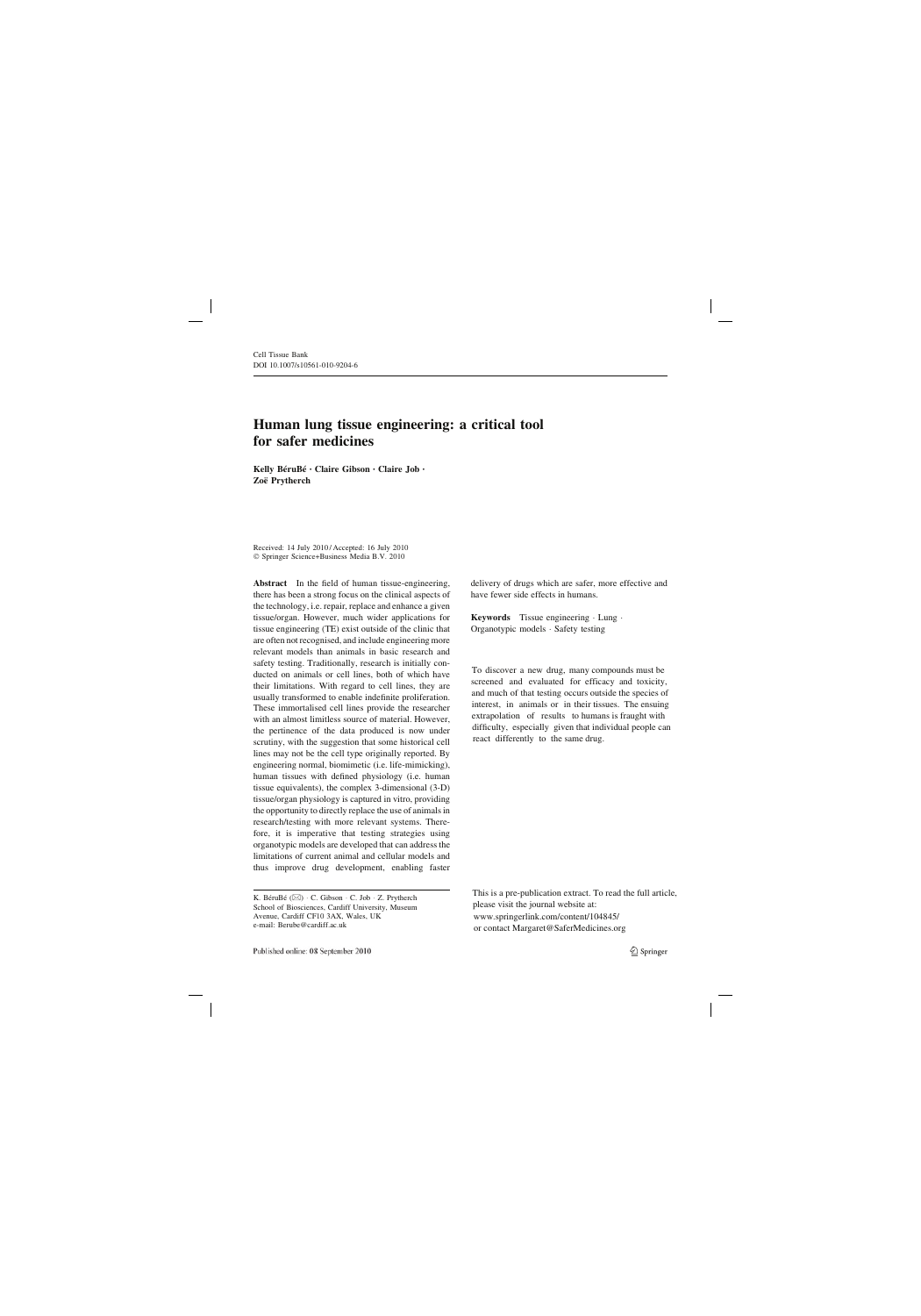#### The use of human tissue in drug discovery

Iain G. Dougall

Received: 1 June 2010/Accepted: 16 July 2010 - Springer Science+Business Media B.V. 2010

Abstract Experiments conducted on human tissue samples are a key component of modern drug discovery programs and complement the use of animal tissue based assays in this process. Such studies can (i) enhance our understanding of disease pathophysiology, (ii) increase (or decrease) confidence that modulating the function of particular molecular targets will have therapeutic benefit (iii) allow comparison of the activities of different agents on particular mechanisms/processes and (iv) provide information on the potential safety risks associated with targets. All of this information is critical in identifying the targets that are most likely to deliver efficacious and safe medicines to address unmet clinical needs. With the introduction of new technologies, human tissue samples are also increasingly being incorporated into drug project screening cascades, including their use in high throughput assays. Improved access to human tissue would undoubtedly further extend the utility of this valuable resource in the drug discovery process.

Keywords Lung tissue - Drug safety - Target validation

AstraZeneca R&D Charnwood, Bioscience Department, Bakewell Road, Loughborough, Leicestershire LE11 5RH, UK e-mail: Iain.Dougall@astrazeneca.com

Published online: 08 September 2010

The aim of drug research is to identify new medicines that will provide efficacious and safe treatments for human diseases. To that end, a range of biological assays and techniques are employed throughout the drug discovery process. Increasingly central to this task is the use of human tissue, which provides an invaluable and obvious link to the clinic.

I. G. Dougall  $(\boxtimes)$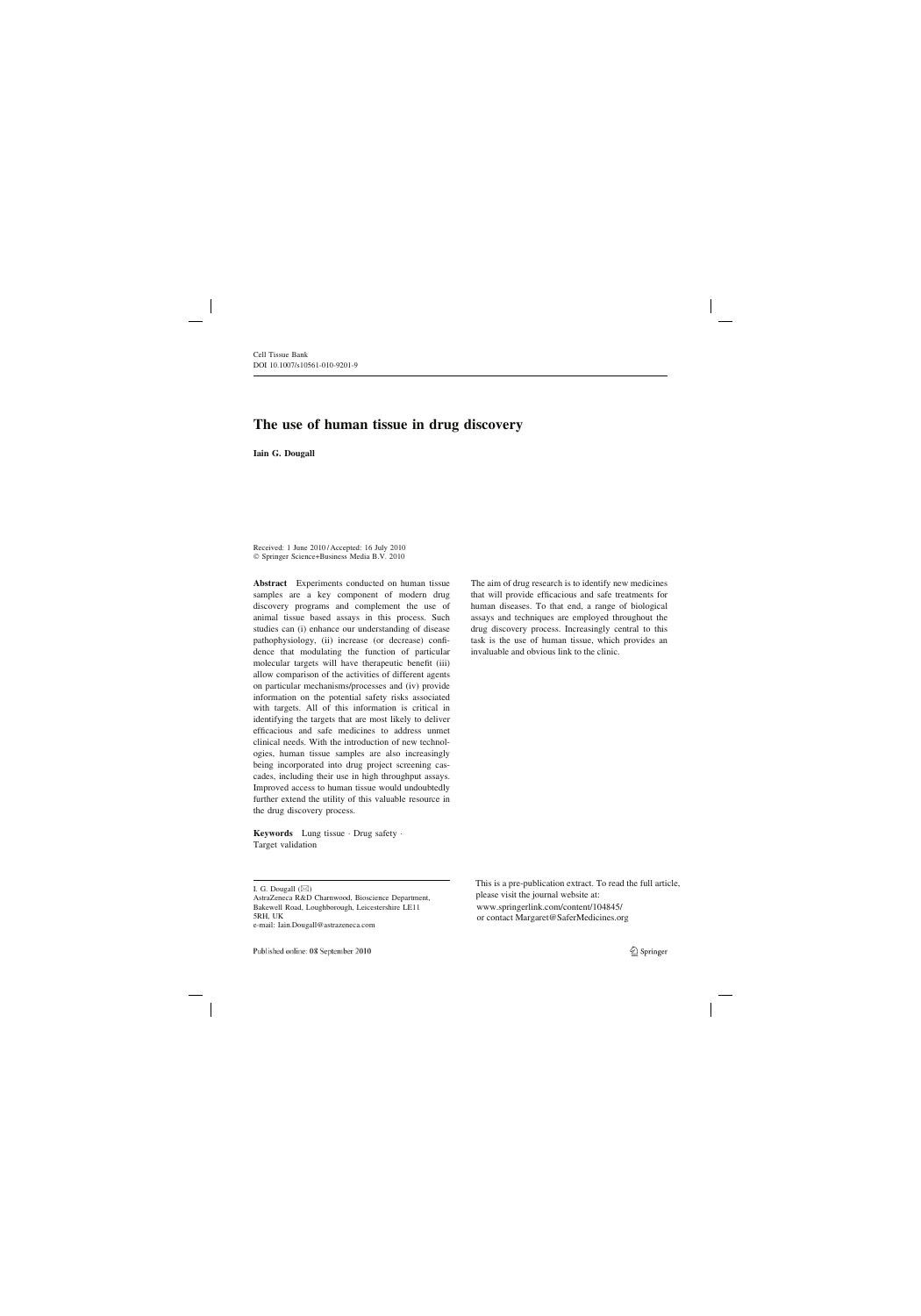#### Pathology: coming in from the cold

Christopher S. Foster

Received: 25 July 2010 / Accepted: 27 July 2010 - Springer Science+Business Media B.V. 2010

Abstract Following the UK's organ retention scandals that occurred a decade ago, politicians unleashed a deluge of well-intentioned but naïve and unnecessarily burdensome regulations that have progressively stymied human tissue-based research, stifling development of improved diagnostic and prognostic tests as well as discovery of new treatments based on sound knowledge of human-specific biology. For the UK to maintain a leading role in medical research, more sensible levels of regulation need to be introduced that recognise differences between tissue from donors who have passed-away and surgical tissue that is surplus to diagnostic requirements and that otherwise will be incinerated. While it is important to reassure the public that research using their tissues will be conducted within an approved ethical framework, it is equally important to ensure that, as hospital staff and academic researchers, we are able to fulfil our unwritten covenant with patients to do our utmost to seek better diagnostic assays and more predictive prognostic indicators, while collaborating with our colleagues in academia and industry and hence bring hope to patients with illnesses for which no effective treatments are yet available. There is a clear case for introducing an opt-out system as the default to allow all surplus surgical tissues to be

C. S. Foster  $(\boxtimes)$ 

Published online: 08 September 2010

immediately available for research, concomitant with an education campaign. This is the optimal and most ethical approach to ensure the wishes of the vast majority of patients are respected by allowing their residual surgical tissues and relevant clinical information to be made available for research without the current levels of obstruction and hindrance.

Keywords Pathology - Animal models - Consent - Funding - Human Tissue Act - Translational research - UK GDP

Working as a clinician, scientist and translational pathologist, it is clear that we should be seeking to develop the best evidence, methods, approaches and therapies that are most appropriate for the human species (Homo sapiens). No longer should we extrapolate data from rodents or lagomorphs and expect that data derived from the use of such animals might be an exact biological model of human diseases or therapies.

Division of Pathology, Liverpool University, Duncan Building, Daulby Street, Liverpool L69 3GA, UK e-mail: csfoster@liv.ac.uk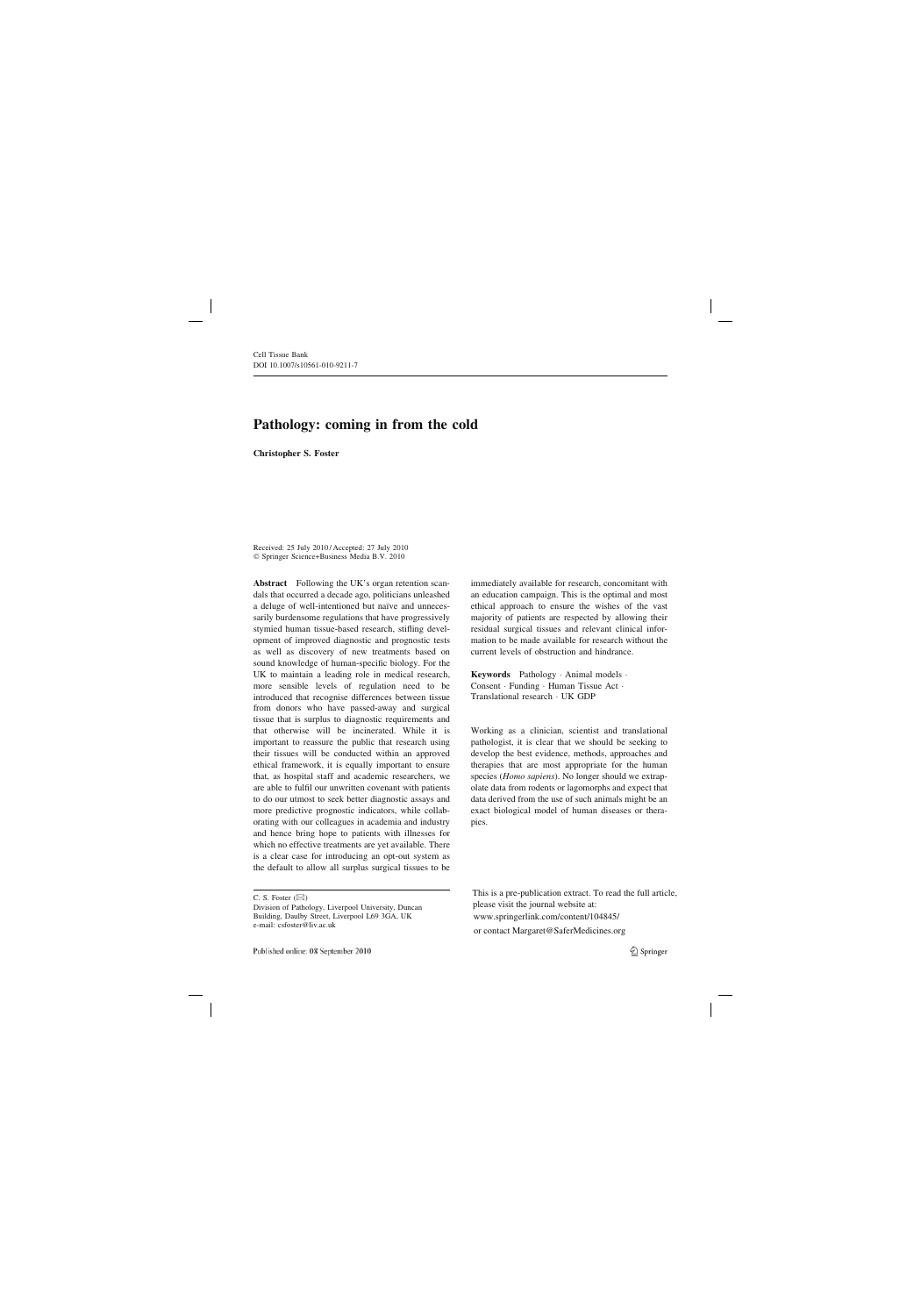#### Ethical tissue: a not-for-profit model for human tissue supply

Kevin Adams • Sandie Martin

Received: 16 June 2010 / Accepted: 16 July 2010 - Springer Science+Business Media B.V. 2010

Abstract Following legislative changes in 2004 and the establishment of the Human Tissue Authority, access to human tissues for biomedical research became a more onerous and tightly regulated process. Ethical Tissue was established to meet the growing demand for human tissues, using a process that provided ease of access by researchers whilst maintaining the highest ethical and regulatory standards. The establishment of a licensed research tissue bank entailed several key criteria covering ethical, legal, financial and logistical issues being met. A wide range of stakeholders, including the HTA, University of Bradford, flagged LREC, hospital trusts and clinical groups were also integral to the process.

Keywords Ethics - Licensing - UK national health service - Human tissue act

The Human Tissue Act of 2004 has changed the way in which researchers can access, work with and ultimately dispose of human tissues. Institutes, be they academic or commercial, now have a legal

K. Adams  $(\boxtimes) \cdot$  S. Martin Ethical Tissue, ICT BioIncubator, University of Bradford, Bradford BD7 1DP, UK e-mail: k.adams@bradford.ac.uk

Published online: 08 September 2010

responsibility to ensure that any research carried out within their walls conforms to the requirements of the Act, as administered by the Human Tissue Authority (HTA). Equally, academic or industrial researchers are under considerable pressure to change habits with the need to conform to the requirements of the HTA.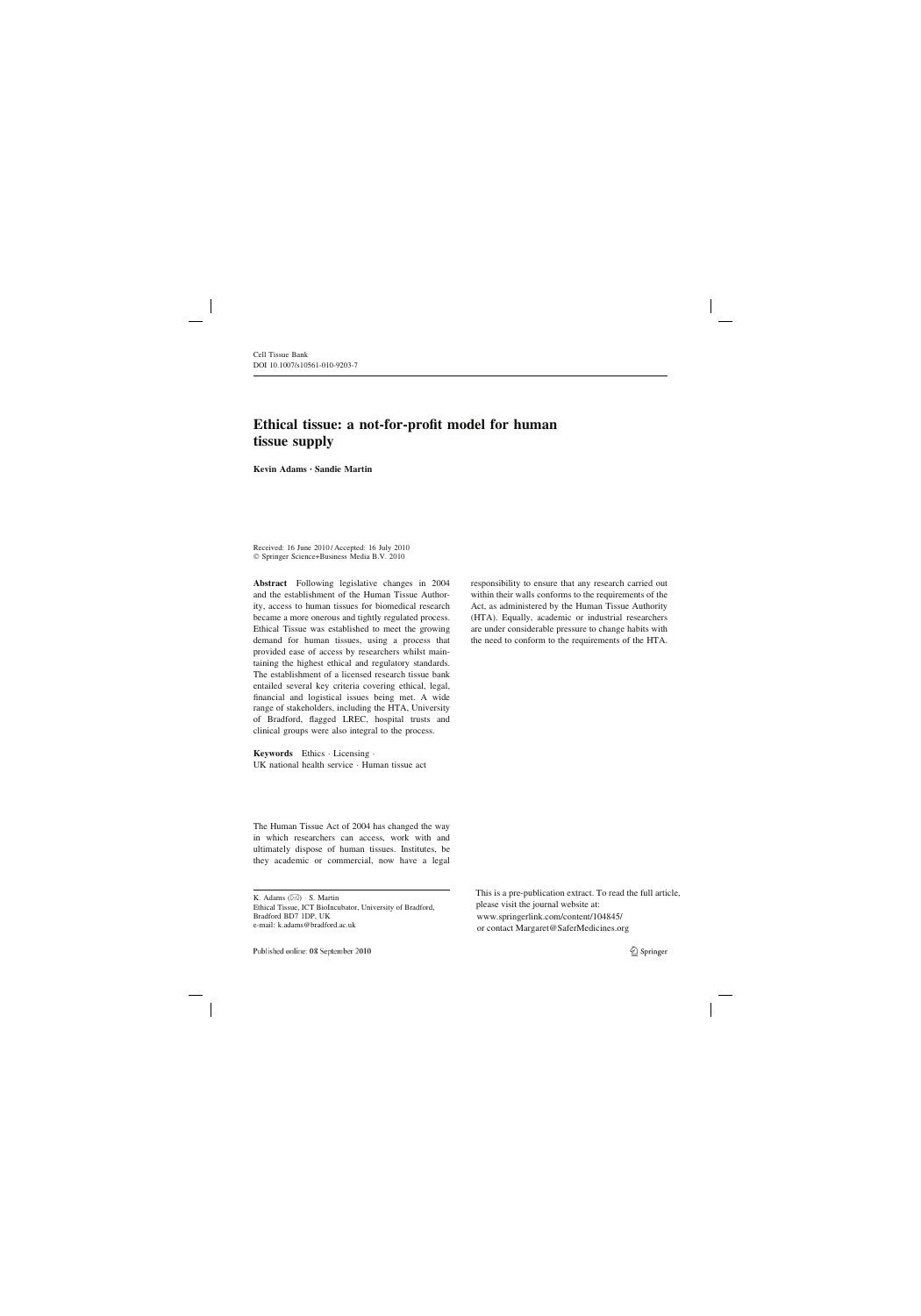#### Linking organ donors and the medical/scientific research community: a US perspective

Dolores Baldasare

Received: 29 July 2010 / Accepted: 4 August 2010 - Springer Science+Business Media B.V. 2010

Abstract The International Institute for the Advancement of Medicine (IIAM) provides nontransplantable organs and tissues for medical and scientific research, education, and drug & device development. The benefits of using human organs and tissues for research are vast, and donating for research provides donor families with a valuable option if their loved one's organs are unsuitable for transplantation. The use of these organs and tissues enables the faster development of more efficacious drugs with improved safety profiles, and enhanced understanding of basic disease processes that directly affect humans. Human organs and tissues offer unique advantages over the use of animal organs and tissues as it is human diseases and conditions which we seek to treat, and so logically the results can be more directly applied. The added advantage of accessing nontransplantable, human organs is that they are in superb condition, and so experiments can be conducted in a very physiologically-relevant system. Although the US is a sizeable country with a large population and individual regulations governing human tissue collection and usage for each of the 50 states comprising the US this article will discuss how IIAM succeeds in

Published online: 08 September 2010

immediately linking organ donors and qualified researchers, ultimately to the great benefit of patients.

Keywords Non-transplantable organs - Consent - Medical research - Organ and tissue donation

Invaluable information leading to the prevention ered through the study of human organs and tissues for research while at the same time saving an infinite amount of time, effort, money and risk on unsuccessful trials with animals. of, and cures for, human diseases has been uncov-

D. Baldasare  $(\boxtimes)$ Research Liaison, International Institute for the Advancement of Medicine, 125 May Street, Edison, NJ 08837, USA e-mail: dolores\_baldasare@iiam.org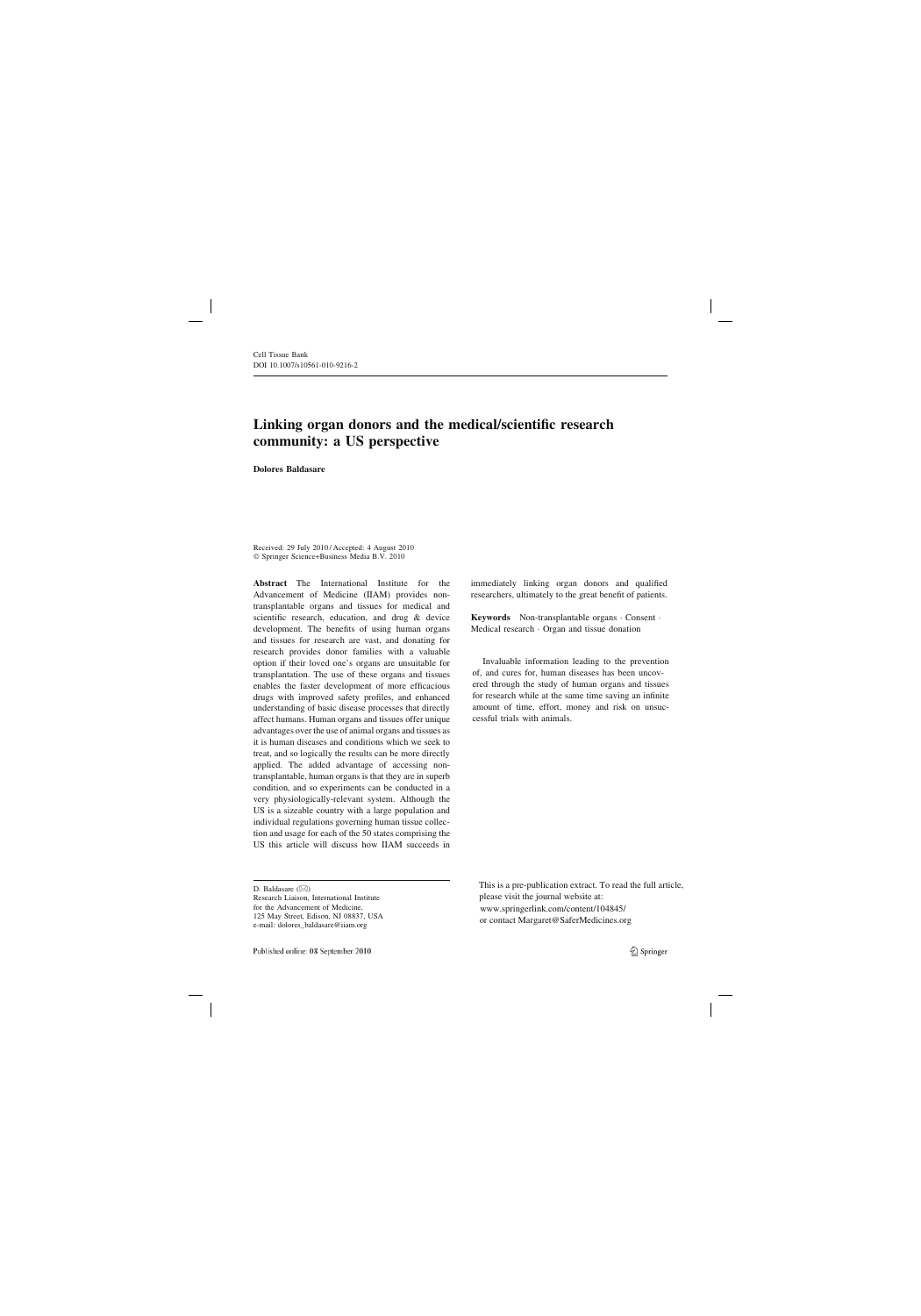#### The current limitations on tissue banking from an academic perspective

Barbara K. Pierscionek

Received: 6 May 2010 / Accepted: 19 July 2010 - Springer Science+Business Media B.V. 2010

Abstract For research on human physiology and pathologies the most relevant results come from human tissue, necessitating the creation of more tissue banks. This need is acknowledged by academics, clinical researchers and the pharmaceutical industry. For academics, the major obstacles to establishing tissue banks are the somewhat cumbersome ethical procedures, a perceived lack of demand for human tissue and insufficient knowledge about supply and its demographic differences. The causes are inter-related: confusing and time-consuming ethics applications cause some researchers to avoid human tissue work and expend research efforts on animal studies, leading to a false presumption of a lower level of demand for human tissue. Lack of knowledge about why rates of donation are low, and why there are differences in donation for different organs, leads to an uncertainty about supply. This too poses a problem for tissue bank establishment, and further research into this area is required.

Keywords Ethics - Rates of donation - Demand - Demographics - Population attitudes

As the technology that underpins scientific and clinical research improves, the need for human cells, tissues and organs to produce results that are viable and applicable to human conditions and diseases is receiving greater recognition. Yet obstacles to establishing cell, tissue and organ banks remain. Such tissue banks need a tripartite approach with partners from academia, hospitals and the pharmaceutical industry working together.

B. K. Pierscionek  $(\boxtimes)$ 

School of Biomedical Sciences, University of Ulster, Cromore Road, Coleraine BT52 1SA, UK e-mail: B.Pierscionek@ulster.ac.uk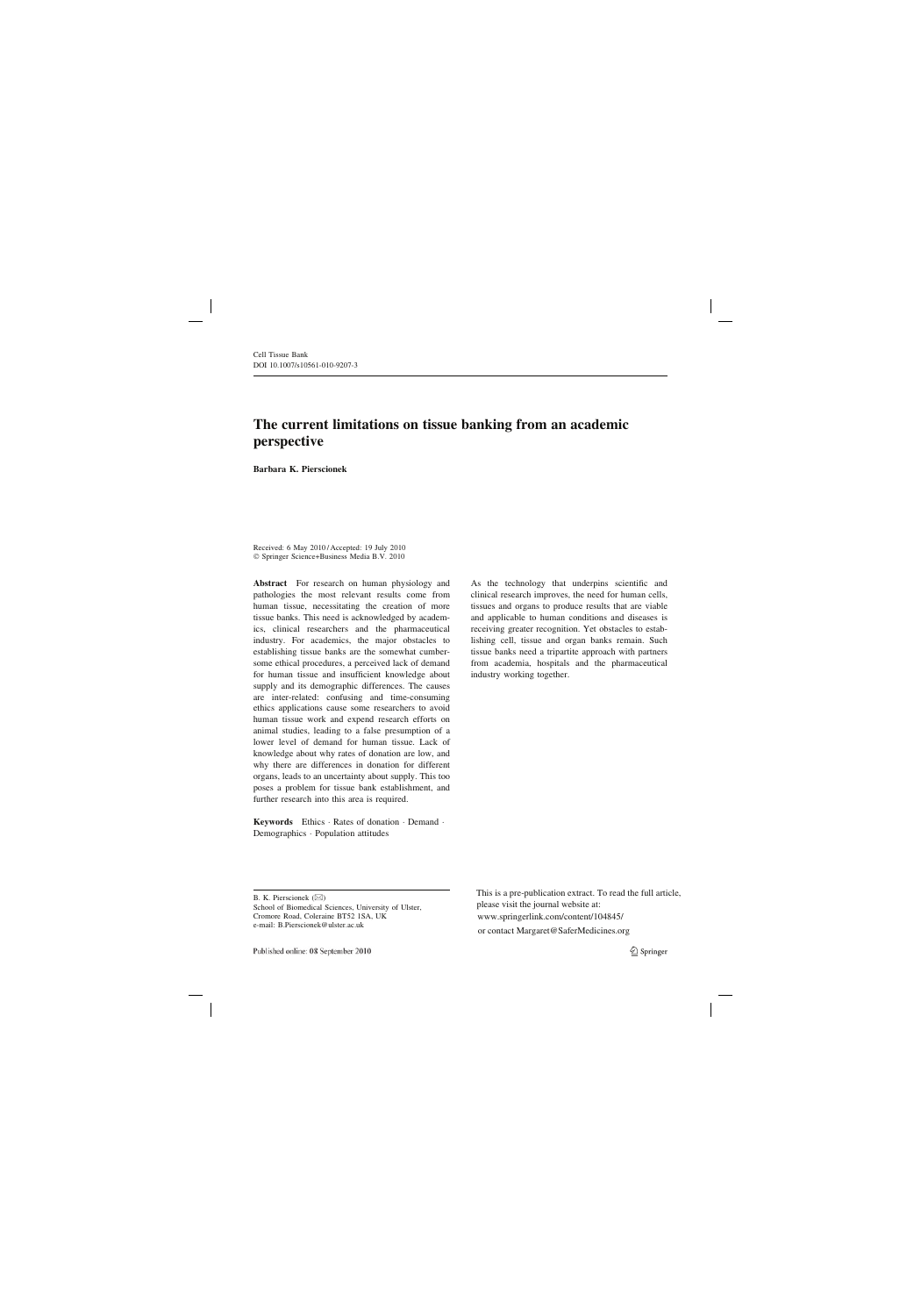#### Access to organs and tissues for research from the organ donor pool within the UK

Barry J. Fuller

Received: 14 July 2010 / Accepted: 16 July 2010 - Springer Science+Business Media B.V. 2010

Abstract The donor organ transplant scenario offers one potential route to access high-quality human organs and tissues for research. There are well-established networks for co-ordinating organ donation events across many countries, including the UK, which include robust mechanisms for obtaining consent for ethically-approved research. Within the UK, the challenge for the next few years is to facilitate this research donation with respect to regulatory pathways directed by the Human Tissue Act, which covers all aspects of access to human tissues.

Keywords Non-transplantable organs - Human Tissue Act · *Post-mortem* tissues · Hypoxia

Access to human organs for research remains a major issue to be addressed in the coming decade. A host of societal and ethical questions surround this topic, but the importance of human tissues of high functional quality to maximise the benefits available from modern molecular and genetic technologies is extremely high. Broadly, the general public are very

supportive of the research necessary to improve the safety and efficacy of medicines and to develop new therapies, whilst being increasingly wary of the need for, and relevance of, animals in research- concerns shared by many professional scientists and regulatory bodies.

B. J. Fuller  $(\boxtimes)$ 

Division of Surgery & Interventional Science, UCL & Royal Free Hospital Organ Transplant Service, Royal Free Campus, London NW3 2QG, UK e-mail: b.fuller@medsch.ucl.ac.uk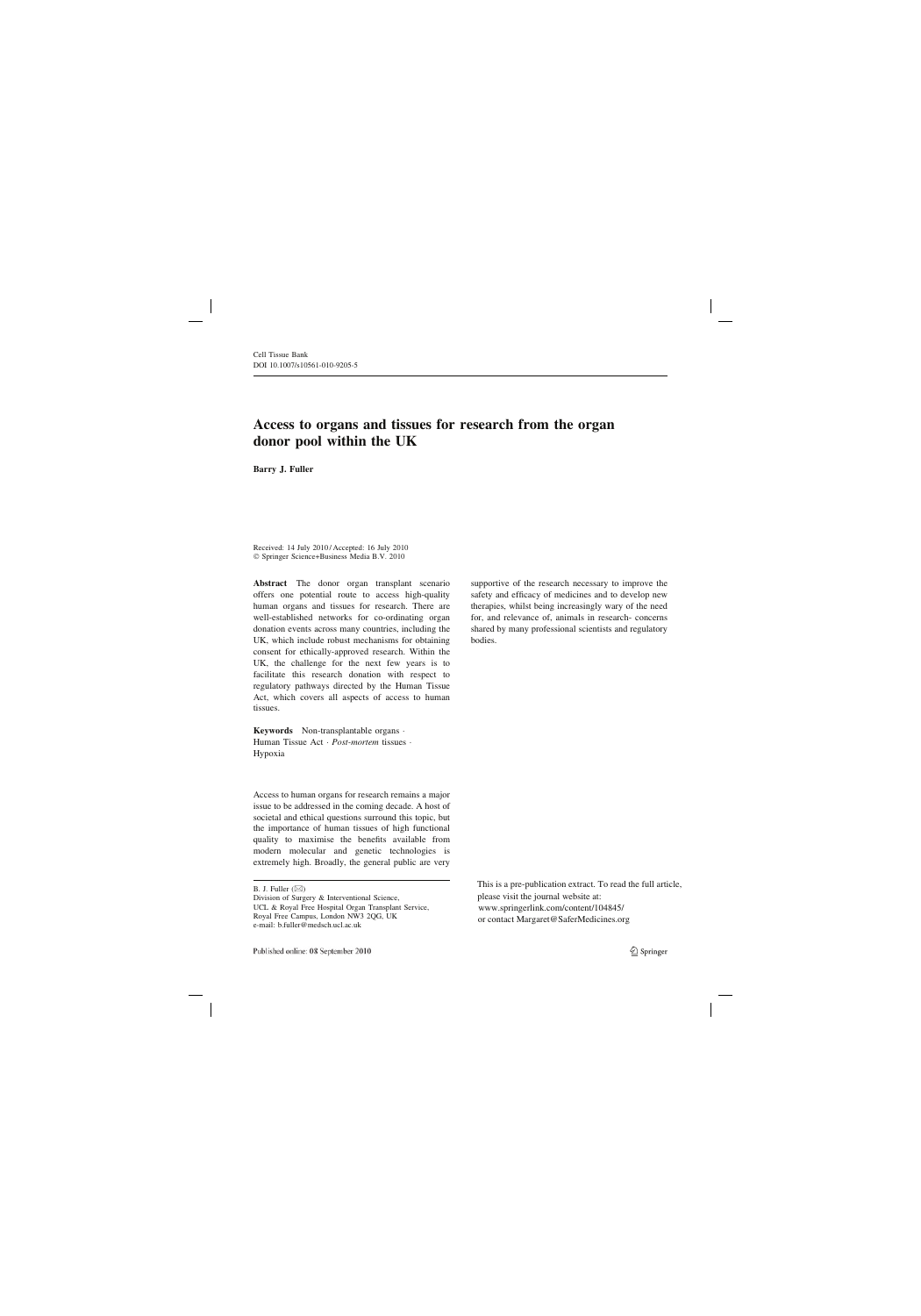#### Tissue banking for research—bench to bedside and back—myth, reality or fast fading reality at the dawn of a personalised healthcare era

Anup Patel

Received: 14 June 2010/Accepted: 18 July 2010 - Springer Science+Business Media B.V. 2010

Abstract In this article, the current landscape where bio-resource based research underpins a future paradigm of personalised healthcare is explored and important issues are highlighted. Barriers, challenges and needs are described and suggest a need for restructuring, resourcing and investment to increase user-friendliness in the clinical setting for future gains, while safeguarding the patient.

Keywords Surgical tissues - Personalised medicine - Consent - Pathology

infant mortality and life expectancy. These advances would not have been possible without being underpinned by high quality basic science laboratory research. The practice of medicine continues to evolve in the modern era at an exponentially faster rate through advances in technological science underpinned by greater computing speed, and progress in molecular scientific disciplines such as genomics and proteomics.

This is a pre-publication extract. To read the full article,

Arguably, the greatest medical advances of the past century were the introduction of effective immunisation and antibiotics. Coupled with clean water supplies and sanitation, they vastly reduced the impact of infectious diseases (viral and bacterial) at a global level, once and for always changing both

or contact Margaret@SaferMedicines.org

please visit the journal website at: www.springerlink.com/content/104845/

A. Patel  $(\boxtimes)$ 

European Association of Urology, St. Mary's Hospital, Imperial Healthcare NHS Trust, Praed Street, Paddington, London W2 1NY, UK e-mail: anup.patel@imperial.ac.uk

A. Patel

Chairman of Clinical Studies Committee, European Association of Urology Research Foundation, Arnhem, The Netherlands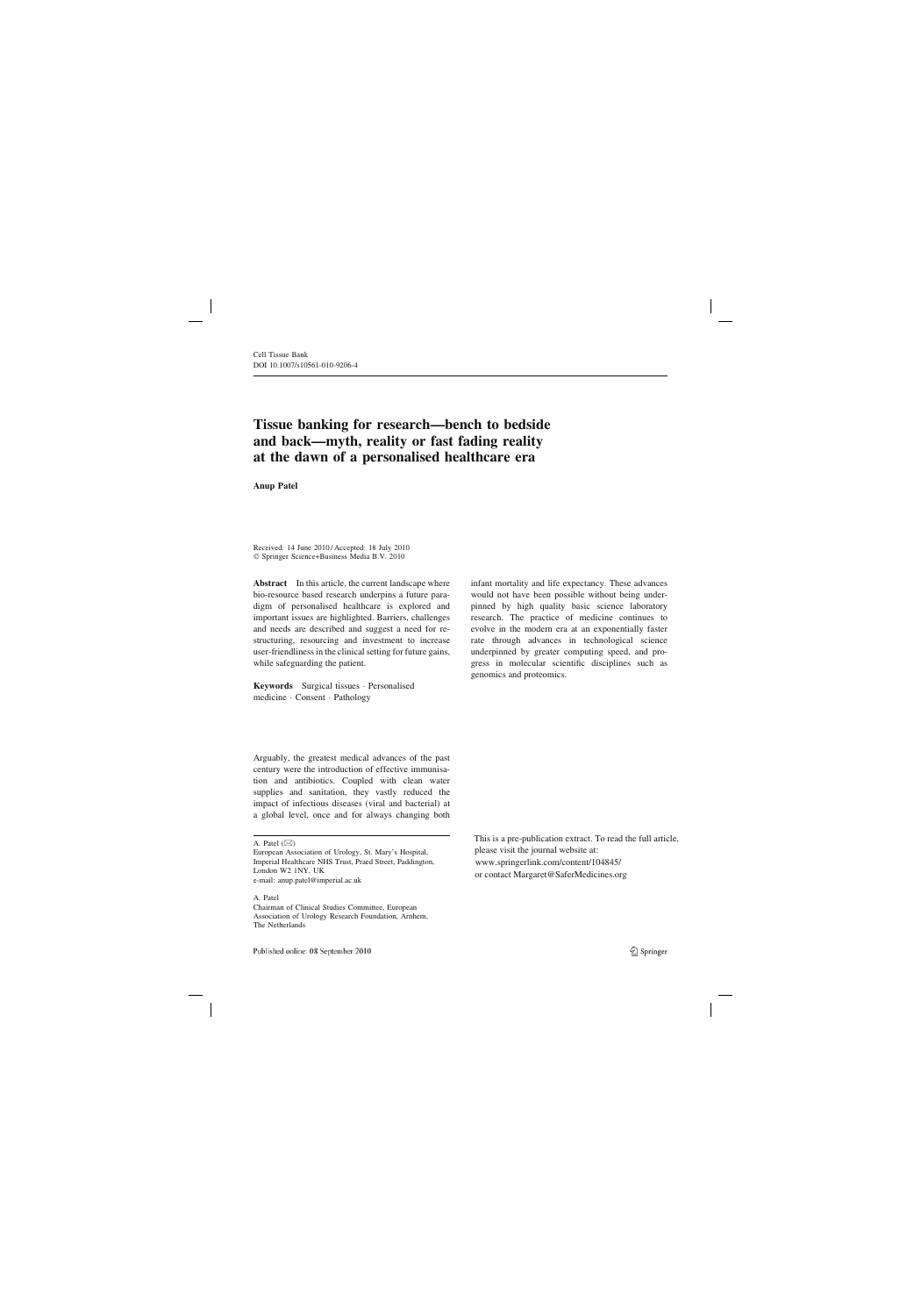ORIGINAL PAPER

#### Tissue banking for research: connecting the disconnected

Geraldine Thomas

Received: 27 July 2010 / Accepted: 29 July 2010 - Springer Science+Business Media B.V. 2010

Abstract Delivering the promise of personalised medicine is the challenge that the current generation of scientists face. The variations in human physiology and disease are considerable, and designing appropriate strategies to deliver what has been promised will require access to tissue from a large number of volunteers. The NHS provides an ideal infrastructure for sample acquisition, but requires two things to make this available—public consent and support for extra manpower and administration. There is a disconnection between the NHS and tissue based research that needs to be addressed on a number of levels to provide a translational platform. This should enable the path to be beaten to provide the ideal tailored treatment for future patients; one that preserves quality of life by curing the disease with minimal side effects.

Keywords Animal models - Pathology - Personalised medicine - NHS - Infrastructure

#### Man or mouse?

High quality research that will benefit patients requires research to be done in an appropriate model. In the clinic, we treat patients, and therefore the most appropriate model is the human. The vast majority of the public accepts this, and when asked for their consent to use material taken from their own bodies as part of a treatment or investigation, patients' response is positive. For too long we have used animal models for human disease. These can be beneficial for investigating specific hypotheses in disease development and for gaining basic safety data, but in the end we must rely on our own species for proof of efficacy. If we understood better what makes our own bodies tick and what becomes deranged in disease we would have a better chance of tailoring treatment for humans, rather than for mice.

G. Thomas  $(\boxtimes)$ 

Human Cancer Studies Group, Department of Surgery and Cancer, Hammersmith Hospital, Du Cane Road, London W12 OHS, UK e-mail: geraldine.thomas@imperial.ac.uk

G. Thomas

Wales Cancer Bank, Grove Mews, 1 Coronation Road, Birchgrove, Cardiff, CF14 4QY, UK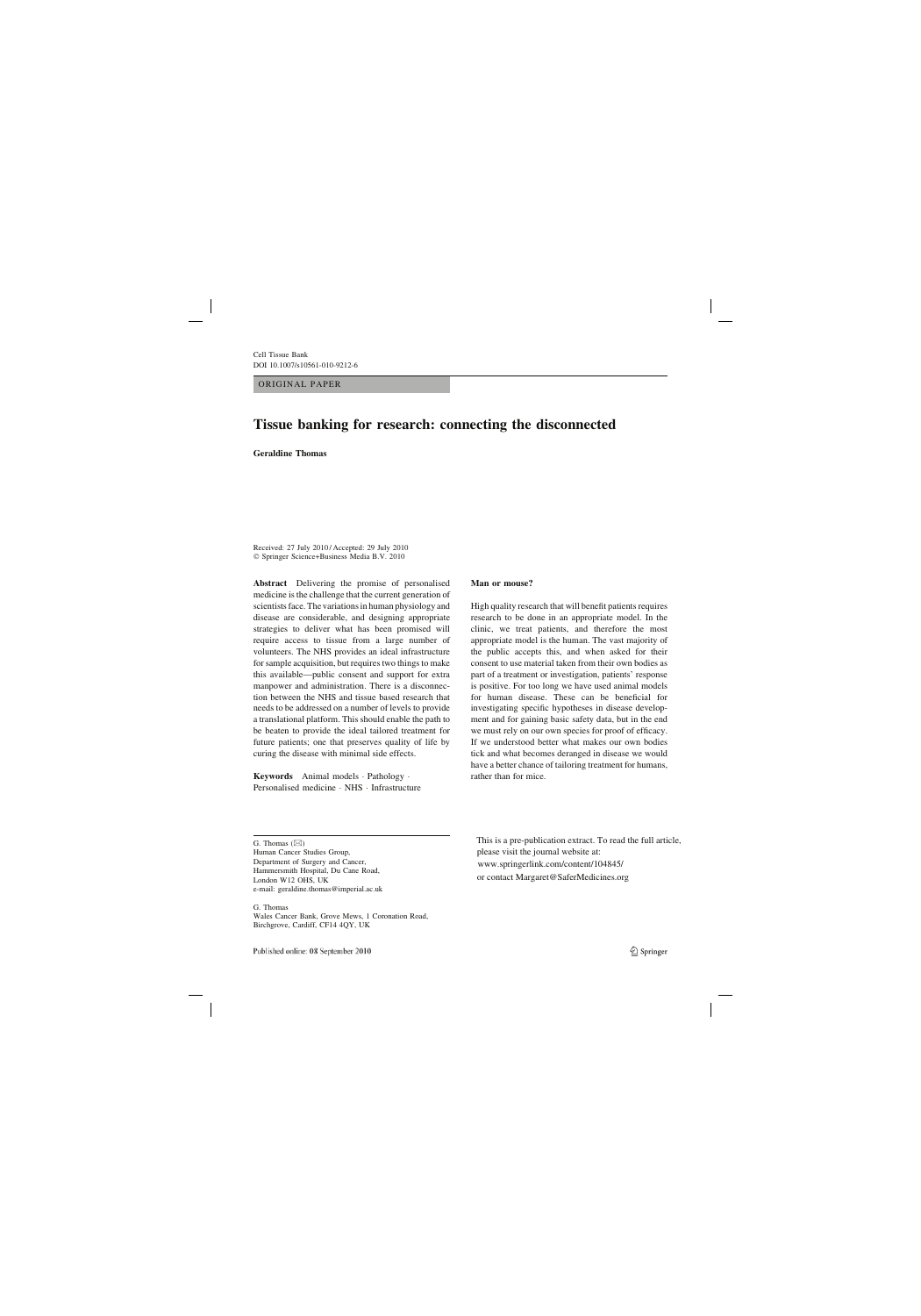### **TESTING CONDITIONS**



**Medical research** Human tissues are invaluable for medical research, and we should work to make them more available, says **Lord McColl of Dulwich**

**T**he pressing need for human tissues and organs for transplant has, quite rightly, received much attention.

A related issue, and one which has received relatively little emphasis, is the vital role that tissues and organs removed during surgery, or which cannot be used for transplant, play in the research process responsible for delivering new medicines.

Before any new medicine can be tried in patients, it must undergo extensive testing. Today, much of that testing occurs outside the species of interest, in animals or in their tissues. Extrapolating results from laboratory animals to people has always been fraught with difficulty: even individual people can react very differently to the same drug.

The more detailed knowledge we acquire about the molecular basis for the workings of the human body, and the differences between species commonly used in the laboratory, the more obvious it becomes that we cannot continue to rely on animals to model humans.

This is particularly pertinent when we consider the vast array of new technologies based on human biology that are now available to test new drugs. The value of using human tissues from every organ in the body in this process is increasingly recognised, and an increased supply of tissues will be necessary to facilitate better research in the future.

There is wide agreement amongst professionals and the public that tissue donation for research is worthwhile, but little agreement on who should be responsible for ensuring that surplus tissues which are currently incinerated are put to good use, or how to bring that about.

A decade after the organretention scandal at Alder Hey broke, perhaps it is time to reassess the effect that that scandal had on public trust in scientists, and how the regulations, and the understanding of those regulations, introduced in its wake, have impacted upon this area of research.

A conference has been arranged this week (Tuesday October 20, 12.30-3.30pm Committee Room G, House of Lords; followed by afternoon tea, an open Q&A and a discussion session in the Attlee Room, House of Lords until 5pm) to bring together my fellow surgeons, pathologists, patient safety representatives, regulators such as the Human Tissue Authority, and researchers from academia and industry.

Our aim is to find a way forward to ensure that medical researchers have an ethical and reliable source of materials to carry out their vital work.

The Safety of Medicines (Evaluation) Bill seeks to address the broader issue of which technologies are best placed to address the needs of regulatory safety testing today. After the thalidomide disaster, animal testing of new drugs before they could be trialled in patients was made mandatory.

This bill seeks a comparison between those tests and a battery of the newer, human biology-based tests that were simply not available at that time.

EDM 569 in support of this bill has received 211 signatures to date, indicating the significance of this issue and its broad relevance, addressing as it does the safety of products which

**" The more detailed knowledge we acquire about the molecular basis for the workings of the human body, the more obvious it becomes that we cannot continue to rely on animals to model humans**

probably all of us rely on at some stage in our lives. If these newer methods are to be adopted, better access to waste human tissues will be required, and the infrastructure must be in place to support this.

I urge you to drop in on October 20 to hear some of the speakers, who have come from all over the UK and the US.**.**

*Professor the Lord McColl of Dulwich is a Conservative health spokesman*